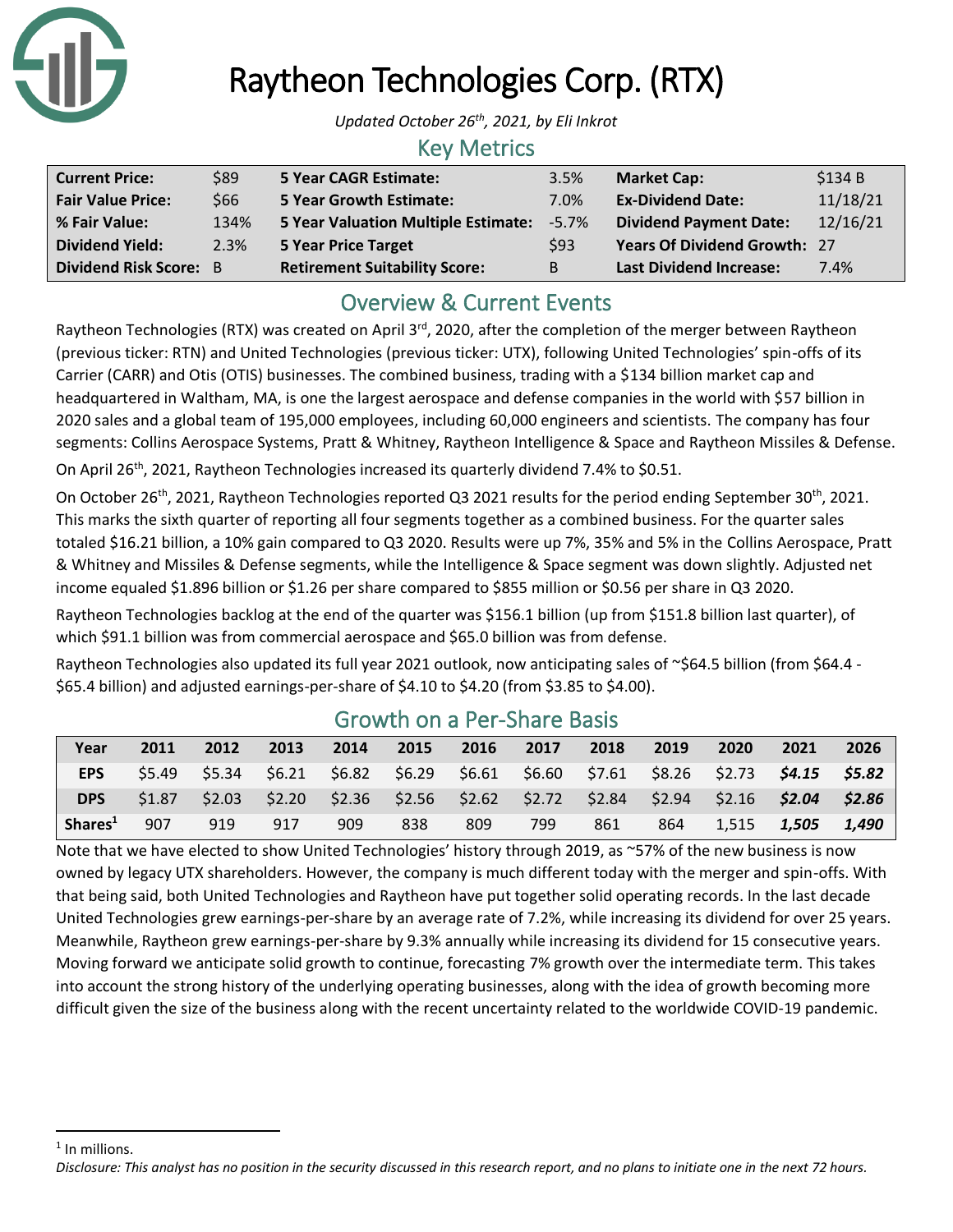

## Raytheon Technologies Corp. (RTX)

#### Valuation Analysis

| Year                                                                  | 2011 |  |  |  | 2012 2013 2014 2015 2016 2017 2018 2019 2020 | <b>Now</b> | 2026 |
|-----------------------------------------------------------------------|------|--|--|--|----------------------------------------------|------------|------|
| Avg. P/E 14.6 14.7 16 16.4 17.0 15.3 17.7 16.8 16.1 22.0 21.5 16.0    |      |  |  |  |                                              |            |      |
| Avg. Yld. 2.3% 2.6% 2.2% 2.1% 2.4% 2.6% 2.3% 2.2% 2.2% 3.6% 2.3% 3.1% |      |  |  |  |                                              |            |      |

Once again note that we are using the history of United Technologies, which has traded with an average P/E ratio of about 16 times earnings over the past decade. We believe this is a fair starting multiple, considering the quality and growth prospects of the firm. With shares trading near 22 times estimated earnings, this implies a material valuation headwind.

### Safety, Quality, Competitive Advantage, & Recession Resiliency

| Year          |     | 2011 2012 2013 2014 2015 2016 2017 2018 2019 2020 2021 2026 |                                                |  |  |  |  |     |
|---------------|-----|-------------------------------------------------------------|------------------------------------------------|--|--|--|--|-----|
| <b>Payout</b> | 34% |                                                             | 38% 35% 35% 41% 40% 41% 37% 36% 79% <b>49%</b> |  |  |  |  | 49% |

Both United Technologies and Raytheon showed tremendous resiliency during the last recession, with UTX posting \$4.90, \$4.12, \$4.74 and \$5.49 in earnings-per-share during the 2008 through 2011 timeframe, while Raytheon increased earnings every year during the recession. Moreover, both companies kept increasing their dividends during this period. As of Q3 2021 Raytheon Technologies held \$7.5 billion in cash, \$42.0 billion in current assets and \$158.8 billion in total assets against \$34.1 billion in current liabilities and \$85.8 billion in total liabilities. Long-term debt stood at \$30.8 billion.

## Final Thoughts & Recommendation

Shares are up 56% in the last year. We are enthused on a number of fronts about Raytheon Technologies, including the storied histories of the companies, the resilient businesses and tremendous backlog. However, the valuation leaves something to be desired. We are forecasting 3.5% annual total return potential stemming from 7% growth and a 2.3% dividend yield offset by the potential for a meaningful valuation headwind. Shares earn a hold rating.



## Total Return Breakdown by Year

[Click here to rate and review this research report. Your feedback is important to us.](https://suredividend.typeform.com/to/S0SIkB)

*Disclosure: This analyst has no position in the security discussed in this research report, and no plans to initiate one in the next 72 hours.*

*Updated October 26th , 2021, by Eli Inkrot*